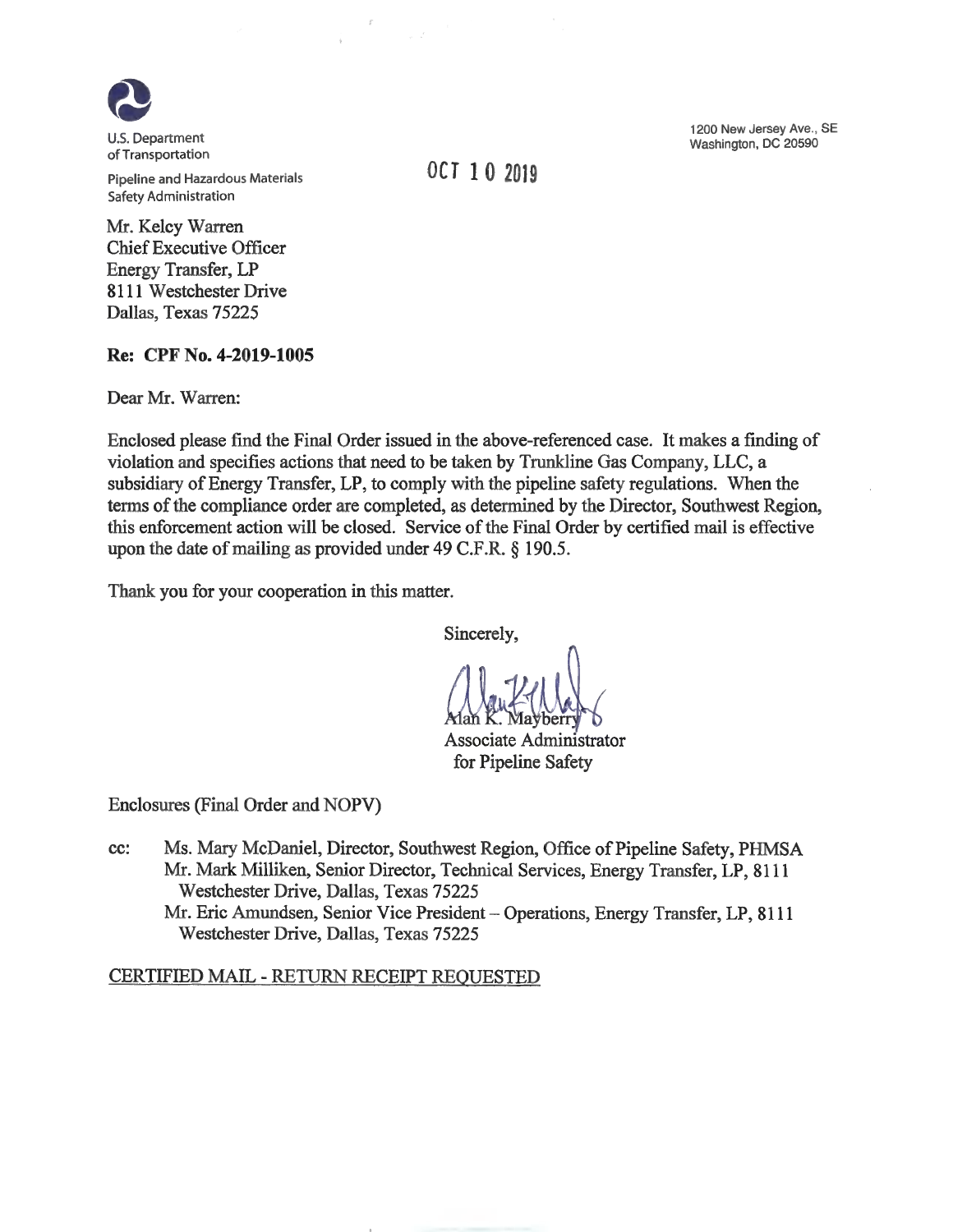## **U.S. DEPARTMENT OF TRANSPORTATION PIPELINE AND HAZARDOUS MATERIALS SAFETY ADMINISTRATION OFFICE OF PIPELINE SAFETY WASHINGTON, D.C. 20590**

)

)

)

**In the Matter of** )

**Trunkline Gas Company, LLC,** ) **a subsidiary of Energy Transfer, LP,** ) **CPF No. 4-2019-1005** 

**Respondent.** )

## **FINAL ORDER**

**On** April 3, 2019, pursuant to 49 C.F.R. § 190.207, the Director, Southwest Region, Office of Pipeline Safety (OPS), issued a Notice of Probable Violation (Notice) to Energy Transfer, LP, the parent company of Trunkline Gas Company, LLC (Respondent or Trunkline). The Notice proposed finding that Respondent had violated a pipeline safety regulation in 49 C.F.R. Part 192 and proposed certain measures to correct the violation. Trunkline responded to the Notice on April 30, 2019, and did not contest the allegation of violation or proposed corrective measures. On August 29, 2019, Trunkline submitted a supplemental response that described the steps it has taken to comply with the proposed compliance terms included in the Notice.

Based upon a review of all of the evidence, pursuant to § 190.213, I find Respondent violated the pipeline safety regulation listed below, as more fully described in the Notice attached hereto as Exhibit A:

49 C.F.R. § 192.905(b)(1) (Item 1) – Respondent failed to identify two high consequence area sites on its Cypress Discharge segment when it failed to follow *its written SOP B. 13 Surveillance For Class Location and HCA Determination,*  referenced in its Pipeline Integrity Management Plan, Section 3 -Identification of High Consequence Areas (HCAs) & Identified Sites, and *Best Practice B. 17 Determining High Consequence Areas,* referenced by SOP B.13.

This finding of violation will be considered a prior offense in any subsequent enforcement action taken against Respondent.

Pursuant to 49 U.S.C. § 60118(b) and 49 C.F.R. § 190.217, Respondent is ordered to take the actions proposed in the enclosed Notice to correct the violation. The Director may grant an extension of time to comply with any of the required items upon a written request timely submitted by the Respondent and demonstrating good cause for an extension. Upon completion